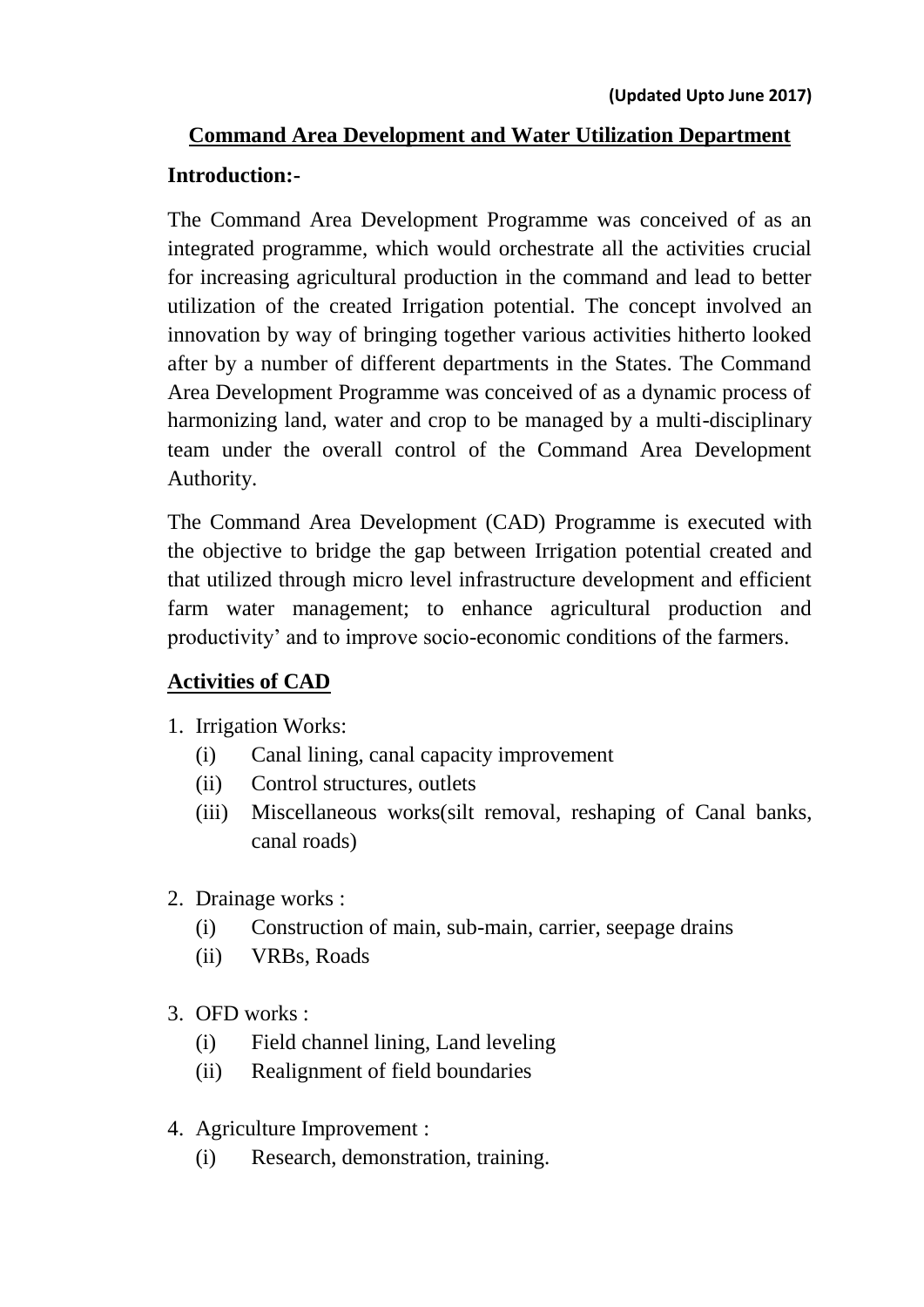Under Command Area Development and Water Management (CADWM) programme of Ministry of Water Resources, Government of India, works of construction of pucca water courses for land development works have been taken up in Sidhmukh Nohar Irrigation Project, Amar Singh Sub Branch, Gang Canal Phase I, Gang Canal Phase II, Bhakra Canal Project, Bisalpur Project and Chambal Project respectively for which expenditure shall be borne by Government of India (GoI) and Government of Rajasthan (GoR). OFD works and lining of field channels are being executed to enhance the irrigation potential under Centrally sponsored Scheme of CADWM, MoWR, GoI.

The details of various ongoing Projects under CADWM are:-

#### 1. **Sidhmukh Nohar Irrigation Project** :

- Sidhmukh Nohar Irrigation Project was included by the MoWR, GoI, under CADWM Programme on 17.09.2003 and the project was to be completed in six years i.e. by March 2009 in CCA of 1,11,458 hectare at an estimated cost of Rs. 181.17 crores.
- The construction of pucca water courses was in progress since the year 2004-05 and by March 2014 in 101042 hectare completed.
- However, in March 2014 the CCA was re-evaluated as 1,24,864 hectare. So, for the completion of balance CCA in 23822 hectare, the revised MoU for extension of project upto 2017-18 was prepared.
- The work of construction of pucca water courses has been completed with the expenditure of Rs 148.46 crores in 103765 Ha of command area up to March 2017 .
- Target for the financial year 2017-18 is 7500 ha with the Budget Outlay of Rs 180.00 lacs. During FY 2017-18 the OFD works has been completed in 372 Ha. area with the expenditure of Rs 45.06 lacs. upto June 2017
- The total work since beginning completed in 104137 hectare with an expenditure of Rs. 148.91 crores. up to June 2017 .

## 2. **Amar Singh Sub Branch** :

- Amar Singh Sub Branch Project was included by the MoWR, GoI, under CADWM Programme on 31.08.1998 and the project was to be completed in ten years i.e. by March 2008 in CCA of 67,211 hectare at an estimated cost of Rs. 67.74 crores.
- The construction of pucca water courses was in progress since the year 2005-06. In 2007-08, the Jassana canal system was shifted to SNIP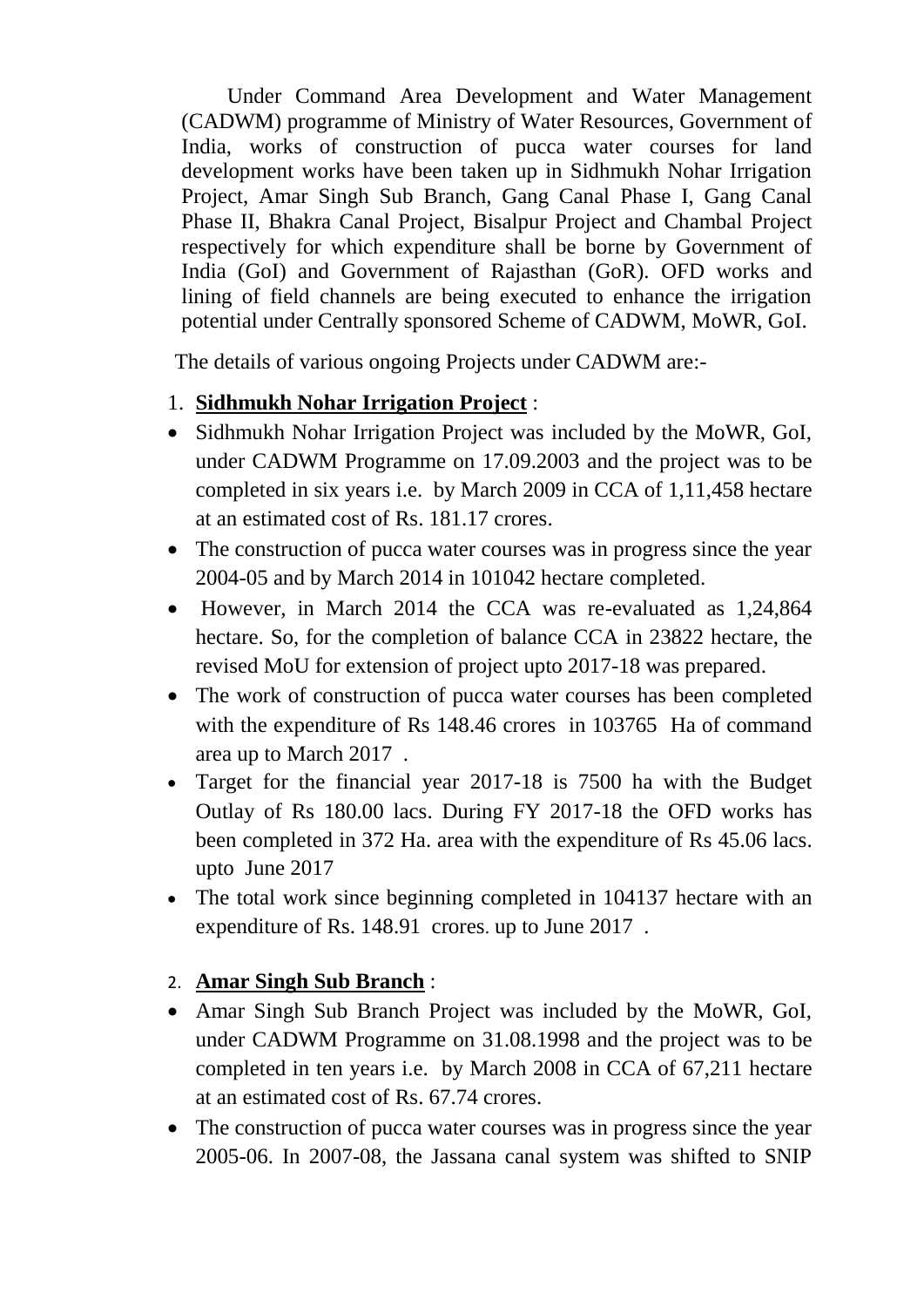and therefore the net CCA for remaining portion was calculated as 50702 hectare.

- However, in March 2014 the CCA was re-evaluated as 44,425 hectare. So, for the completion of balance CCA in 11720 hectare, the revised MoU for extension of project upto 2017-18 was prepared.
- The work of construction of pucca water courses has been completed with the expenditure of Rs 75.78 crores in 35276 Ha of command area up to March 2017 .
- Target for the financial year 2017-18 is 2500 ha. with the Budget Outlay of Rs 180.00 lacs. During FY 2017-18 the OFD works has been completed in 527 Ha. area with the expenditure of Rs 45.11 lacs. upto June 2017
- The total work since beginning completed in 35803 hectare with an expenditure of Rs. 76.23 Crores. up to June 2017 .

# 3. **Bisalpur Project** :

- Bisalpur Project was sanctioned by Government of India on 31.08.2006 for Rs. 129.34 crores. It was proposed to construct pucca water courses in its total command of 81621 Ha.
- The work of construction of pucca water courses has been completed with the expenditure of Rs 125.65 crores in 59248 Ha of command area up to March 2017.
- Target for the financial year 2017-18 is 3000 Ha. with the Budget Outlay of Rs 1500.00 lacs. During FY 2017-18 the OFD works has been completed in 1234 Ha. area with the expenditure of Rs 85.90 lacs. upto June 2017
- The total work since beginning completed in 60482 hectare with an expenditure of Rs. 126.51 Crores. up to June 2017 .

## 4. **Chambal Project** :

- Chambal Project was started in the year 1974 for a total Command Area of 2,29,000 Ha. in Rajasthan.
- The work of construction of pucca water courses has been completed in 151242 Ha. area with an expenditure of Rs. 358.87 Crores up to March 2017 .
- Target for the financial year 2017-18 is 16000 ha with the Budget Outlay of Rs 4320.47 lacs During FY 2017-18 the OFD works has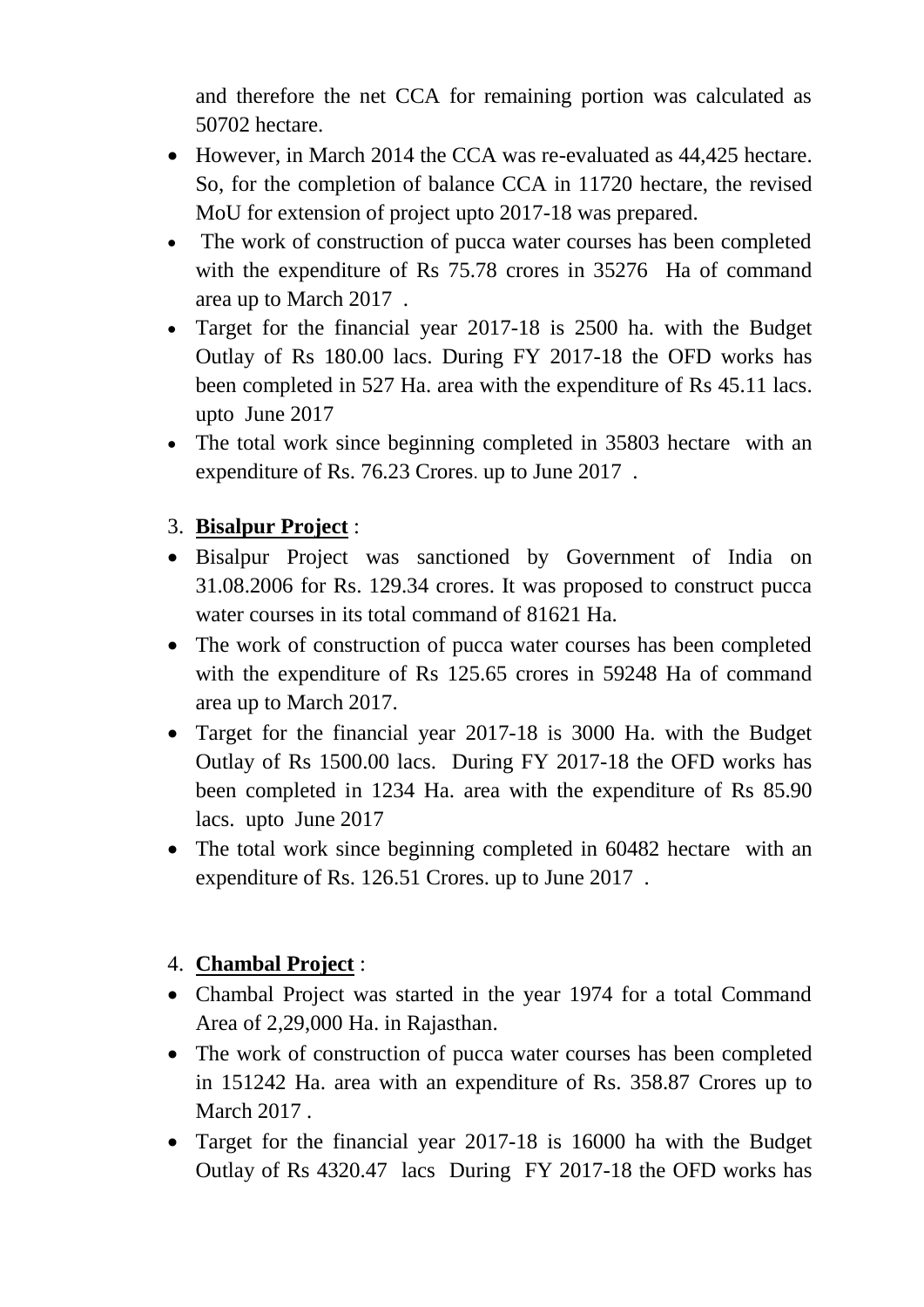been completed in 4290 Ha. with the expenditure of Rs 972.26 lacs. upto June 2017 .

• The total work since beginning completed in 155532 hectare up to June 2017 .

## 5. **Bhakra Canal Project**

- The Bhakra Canal Irrigation Project is a New Project which envisages construction of OFD Works in 1, 13,420 ha CCA with an estimated cost of Rs.451.00 Crores based on 12th Plan Guidelines issued by CADWM, MoWR, Government of India. Total area also includes 10% Command area to be treated by micro irrigation.
- The project has been sanctioned for inclusion in CADWM programme of MoWR, GoI vide letter No. N - 19011 /3/2015/CADWM on dated 28.09.2015 for Rs. 37087.7 lacs. The project is to be completed in two years i.e. by March 2017.
- The work of construction of pucca water courses has been completed in 25731 Ha. area with an expenditure of Rs. 47.00 Crores up to March 2017 .
- Target for the financial year 2017-18 is 44000 Ha. with the Budget Outlay of Rs 5578.91 lacs During FY 2017-18 the OFD works has been completed in 6248 Ha. with the expenditure of Rs 969.91 lacs. upto June 2017 .
- The total work since beginning completed in 31979 hectare with an expenditure of Rs. 56.83 crores. up to June 2017

#### 6. **Gang Canal Project Phase-II**

- The Gang Nahar Irrigation Project Phase-II is a New Project which envisages construction of OFD Works in 44875 ha CCA with an estimated cost of Rs.185.00 Crores based on 12th Plan Guidelines issued by CADWM, MoWR, Government Of India.
- The project has been sanctioned for inclusion in CADWM programme of MoWR, GoI vide letter No. N - 19011/4/2015/CADWM on dated 28.09.2015 for Rs. 14673.9 lacs. The project is to be completed in two years i.e. by March 2017.
- The work of construction of pucca water courses has been completed in 8252 Ha. area with an expenditure of Rs. 11.77 crores up to March 2017 .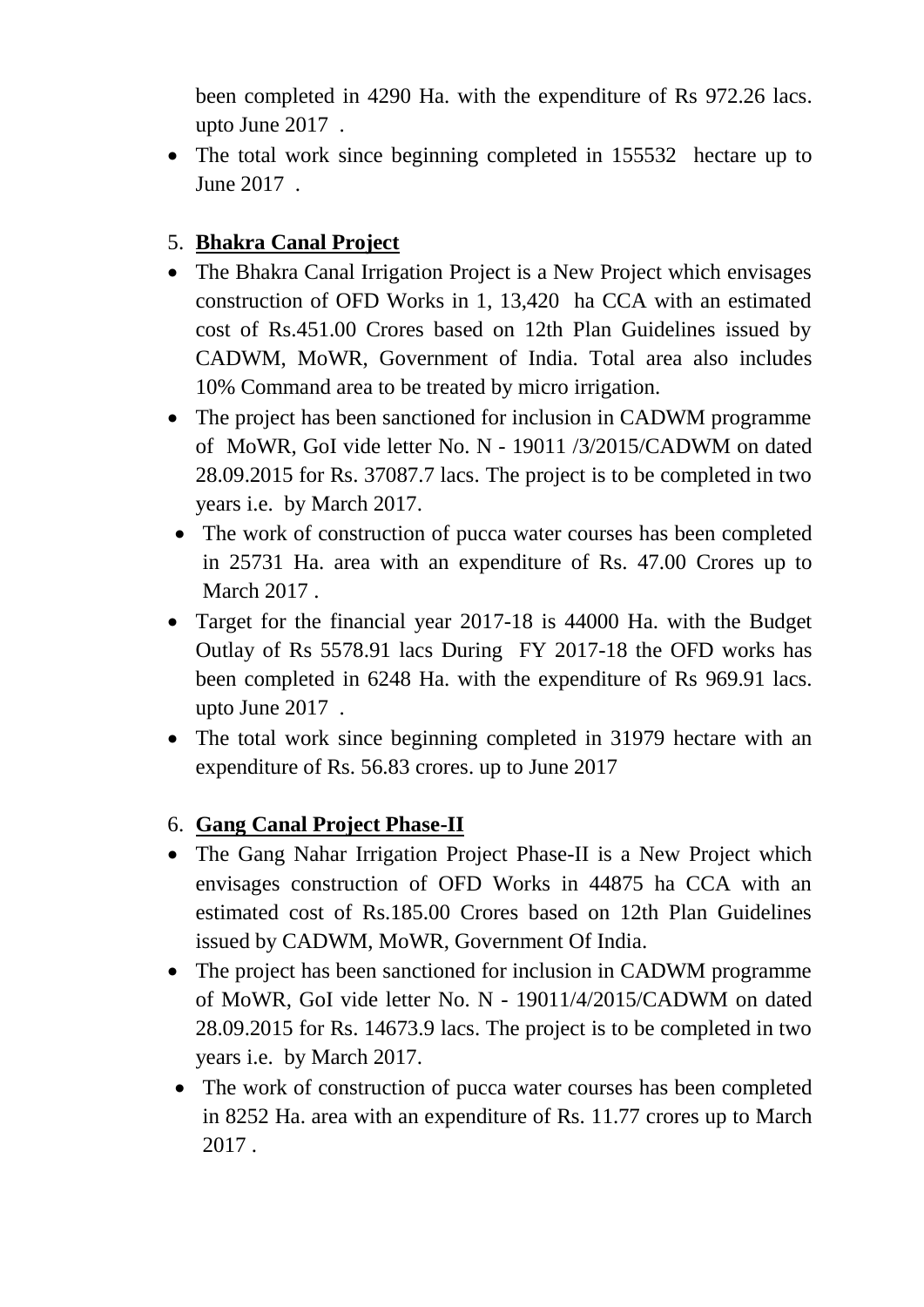- Target for the financial year 2017-18 is 15000 ha with the Budget Outlay of Rs 1650.00 lacs During FY 2017-18 the OFD works has been completed in 444Ha. area with the expenditure of Rs 118.89 lacs. upto June 2017 .
- The total work since beginning completed in 8696 hectare with an expenditure of Rs 12.95 crores. up to June 2017 .

#### 7. **Gang Canal Phase I (NEW)**

- Gang Canal Project was sanctioned by Government of India in January, 2011 for Rs.538 crores. It was proposed to construct pucca water courses in CCA of 1,83,216 Ha.
- The work of construction of pucca water courses has been completed with the expenditure of Rs. 217.54 crores in 68739 Ha of Command area up to March 2015. The Gang Canal project was closed at this point by GoI which later on sanctioned as Gang Canal Project Phase I.
- The Gang Canal Project Phase I (New) as per the XII Plan Guidelines was included by the MoWR, RD & GR, GoI under CADWM Programme on 14.03.2016 in CCA of 1,18,252 hectare at an estimated cost of Rs.386.68 crores. The project is to be completed in two years i.e. by March 2017.
- The work of construction of pucca water courses has been completed in 54010 Ha. area with an expenditure of Rs. 142.35 crores up to March 2017 .
- Target for the financial year 2017-18 is 21000 ha with the Budget Outlay of Rs 5126.20 lacs During FY 2017-18 the OFD works has been completed in 2322 Ha. with the expenditure of Rs 1094.46 lacs. upto June 2017
- The total work since beginning completed in 56332 hectare with an expenditure of Rs. 153.30 crores up to June 2017 .